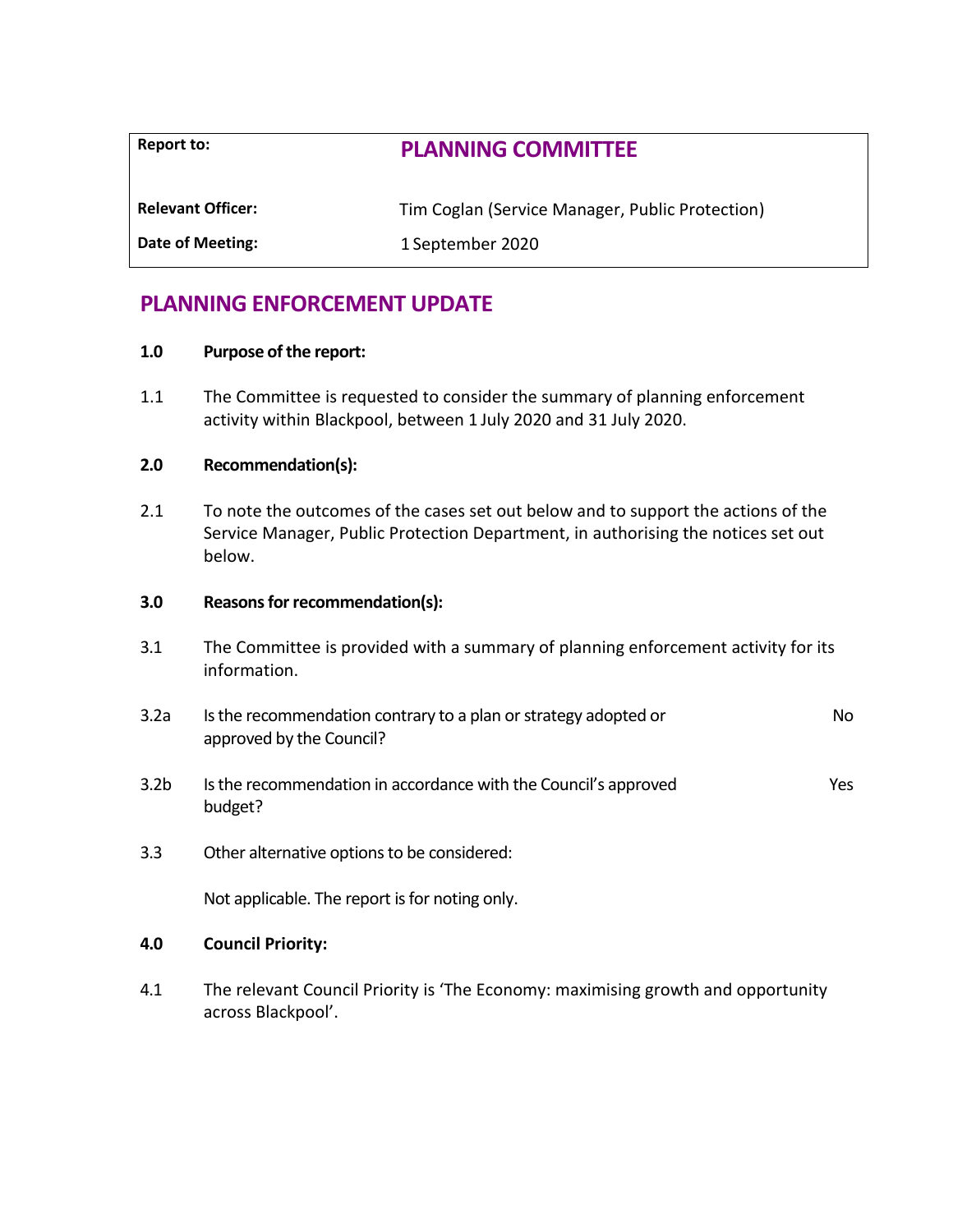# **5.0 Background Information**

### 5.1 **Cases**

#### 3.1 **New cases**

In total, 63 new cases were registered for investigation in June 2020.

As at 31 July 2020, there were 612 "live complaints" outstanding.

### **Resolved cases**

In total, 26 cases were resolved by negotiation without recourse to formal action.

### **Closed cases**

In total, 88 cases were closed. These cases include those where there was no breach of planning control found, no action was appropriate, or where it was considered not expedient to take action.

# **Formal enforcement notices / s215 notices**

- One enforcement notice was authorised in July 2020;
- No s215 notices were authorised in July 2020;
- No enforcement notices were issued in July 2020;
- No s215 notices were issued in July 2020.

# **Notice authorised**

| <b>Ref</b> | <b>Address</b> | Case          | <b>Dates</b>              |
|------------|----------------|---------------|---------------------------|
| 20/813     | 23 Winsford    | Unauthorised  | Planning application      |
|            | Crescent       | erection of a | 20/0257                   |
|            | (FY5 1PS)      | rear and side | (retrospective) was       |
|            |                | extension     | refused by notice         |
|            |                |               | dated 29/06/2020.         |
|            |                |               | <b>Enforcement Notice</b> |
|            |                |               | authorised                |
|            |                |               | 13/07/2020.               |